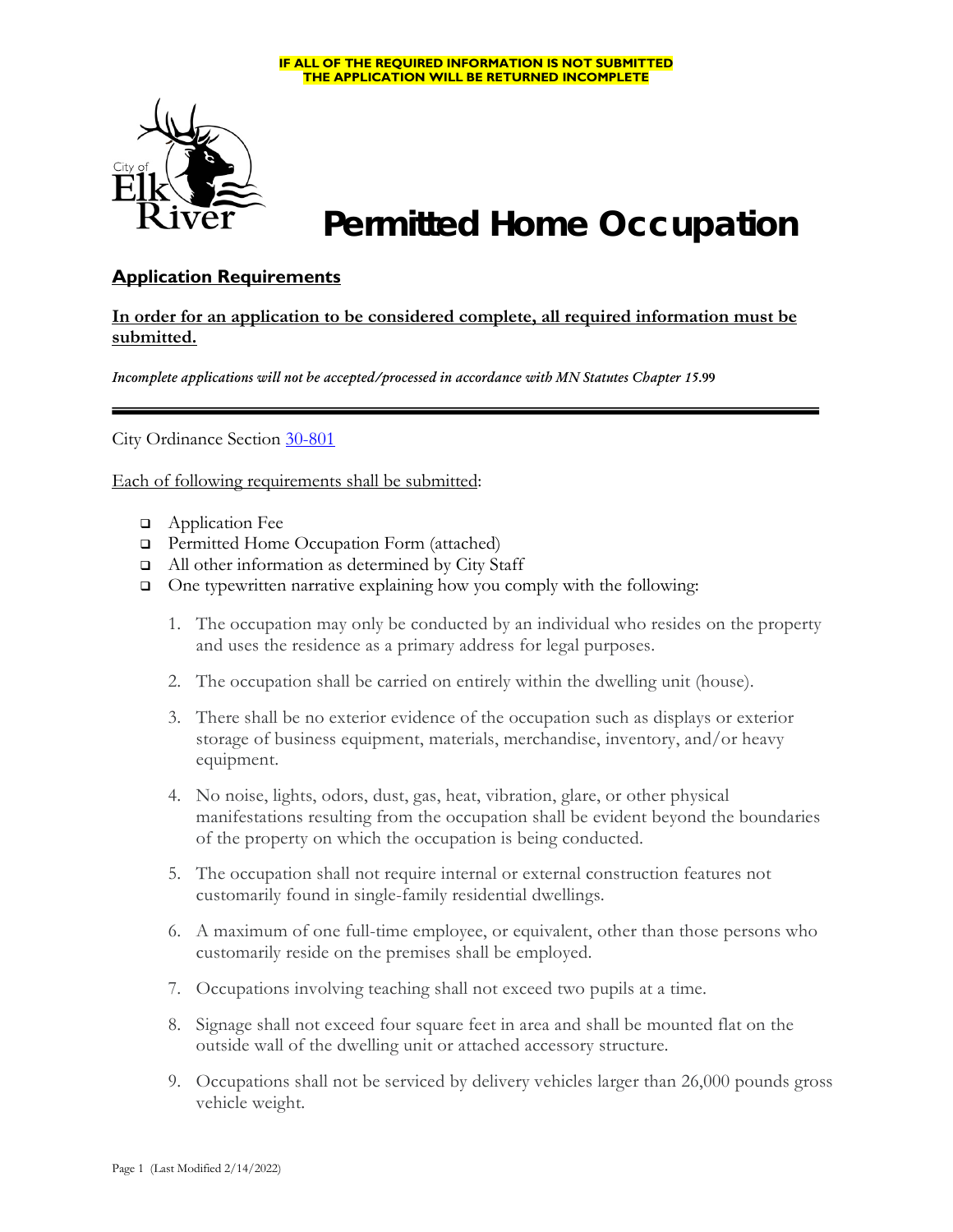- 10. No occupation shall have outside employee and/or customers between the hours of 9:00 p.m. and 7:00 a.m.
- 11. Occupations shall not create a parking demand in excess of that which can be accommodated in an existing driveway, where no vehicle is parked closer than 15 feet to the curbline or edge of the paved surface nor is parked within any right-of-way.
- 12. The operation of any wholesale or retail business, unless it is conducted entirely by courier, email, or mail, and/or does not involve the sale, shipment, or delivery of merchandise to or from the premises, is prohibited. On-site sales shall be limited to those clearly incidental to services provided in the dwelling.
- 13. Permitted home occupations may not involve repair of internal combustion engines or use of equipment which is not normally found in a home, except that equipment which is typically in an office may be used.

#### **Prohibited Activities** - No home occupations (permitted or conditional) shall:

- 1. Constitute a fire hazard to neighboring residences, adversely affect neighboring property values, or constitute a nuisance or otherwise be detrimental to the neighbors because of excessive traffic, noise, glare, odor, electrical interference, vibration, dust and other nuisance or safety hazards.
- 2. Adversely affect governmental facilities and services, including roads, sanitary sewers, water, storm drainage, garbage service, police service and fire service.
- 3. Adversely affect sensitive environmental features, including lakes, surface water and underground water supply and quality, wetlands, slopes, floodplains and soils, or other factors as found relevant by the city.
- 4. Involve the use of hazardous materials or activities.
- 5. Involve any of the following: body shops, machine shops, ammunition manufacturing, flea markets, motor vehicle repairs within the Urban Service District, motor vehicle sales, escort businesses, sexually oriented land uses, gun repair and/or sales, or other objectionable uses as determined by the city council.

### **Permitted Home Application Form** on the next page